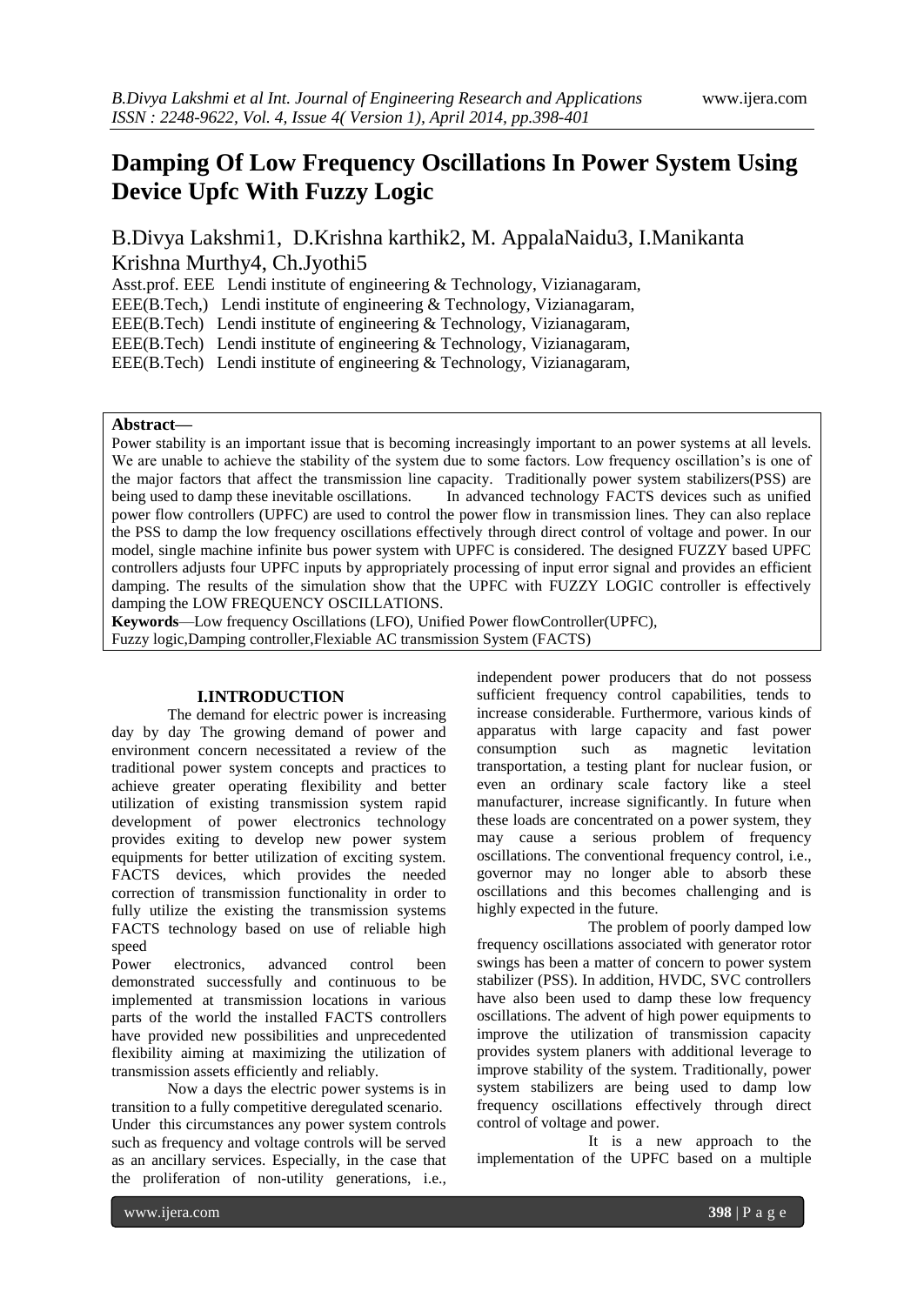input single output fuzzy logic controller in a single machine infinite bus power system.

## **II. DYNAMIC MODELING OF POWER SYSTEM WITH UPFC**

Fig. 1 shows a single-machine-infinite-bus (SMIB) system with UPFC. In Fig. 1 me, mb and δe, δb are the amplitude modulation ratio and phase angle of the reference voltage of each voltage source converter respectively.





Fig. 1. UPFC installed in a single-machine infinitebus power system.

A linearized model of the power system is used in studying dynamic studies of power system. In order to consider the effect of UPFC in damping of LFO, the dynamic model of the UPFC is employed. The Dynamic model of the SMIB with UPFC can be represented as



# **III. DESIGN OF FUZZY LOGIC CONTROLLER**

There are two major types of fuzzy controllers, namely Mamdani type and Takagi-Sugeno (TS) type. The classification depends on the

type of fuzzy rules used. If a fuzzy controller uses the TS type of fuzzy rules, it is called a TS fuzzy controller. Otherwise, the controller is named a Mamdani fuzzy controller. Throughout this paper, attention is focused on the Mamdani type fuzzy controller in order to damp the low frequency oscillationsof the power system.

Angular velocity deviation Δω and load angle deviation Δδ is used as the fuzzy controllers inputs. One of the upfc inputs has been controlled via fuzzy controller output as shown in Fig. 2.



Seven membership functions are used in this work are triangular and trapezoidal in shape. The inputs and ouputs are fuzzified using seven fuzzy sets: LN (large negative), MN (medium negative), SN (small negative), Z (zero), SP (small positive), MP (medium positve), andLP(large positive).The membership functions of the inputand output signals are shown in Fig. 3, Fig. 4 and Fig. 5.







Fig. 4. Membership functions for input Am

www.ijera.com **399** | P a g e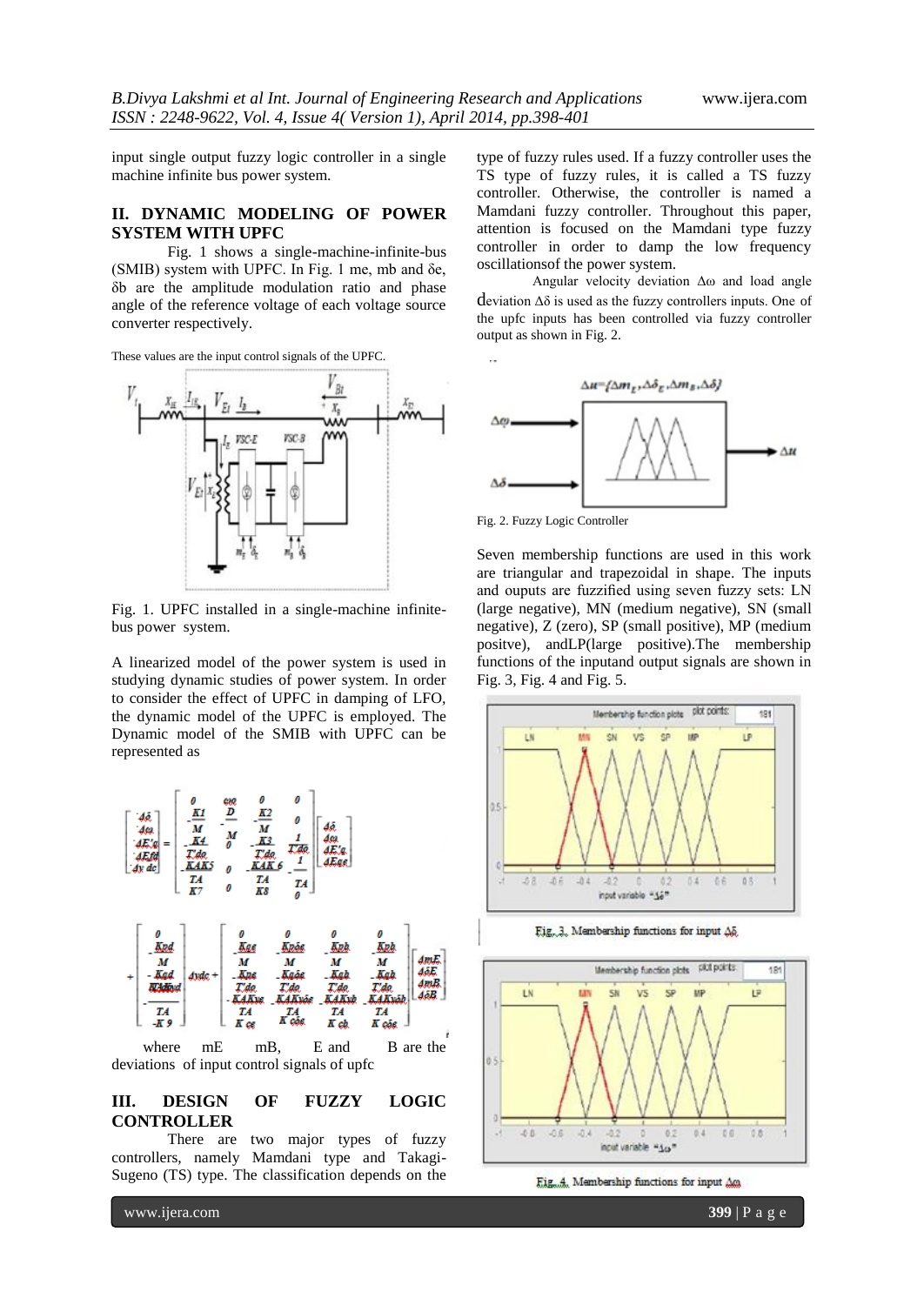

Fig. 5. Membership functions for output  $\Delta u$ 

The rules used in this controller are chosen as follows:

1. If  $\Delta \tilde{g}$  is LP and  $\omega_{\tilde{g}}$  LP then  $\Delta u$  is LP. 2. If  $\Delta \tilde{g}$  is LP and  $\omega_{is}$  MP then  $\Delta u$  is LP. 3. If  $\Delta \tilde{g}$  is LP and  $\omega_{\tilde{t}\tilde{g}}$  SP then  $\Delta u$  is LP. 4. If  $\Delta \tilde{g}$  is LP and  $\omega_{1\tilde{g}}$  VS then  $\Delta u$  is MP. 5. If  $\Delta \tilde{g}$  is LP and  $\omega_{\tilde{t}\tilde{g}}$  SN then  $\Delta u$  is MP. 6 If  $\Delta \delta$  is LP and  $\omega$  is MN then  $\Delta u$  is SP. 7. If  $\Delta \tilde{g}$  is LP and  $\omega$  is LN then  $\Delta u$  is VS. 8. If  $\Delta \tilde{g}$  is MP and  $\omega$  is LP then  $\Delta u$  is LP. 9. If  $\Delta \tilde{g}$  is MP and  $\omega$  is MP then  $\Delta u$  is LP. 10. If  $\Delta \tilde{g}$  is MP and ois SP then  $\Delta u$  is MP. 11. If  $\Delta \tilde{g}$  is MP and ois VS then  $\Delta u$  is MP. 12. If  $\Delta \tilde{g}$  is MP and lois SN then  $\Delta u$  is SP. 13. If  $\Delta \tilde{g}$  is MP and vis MN then  $\Delta$  is VS. 14. If  $\Delta \tilde{g}$  is MP and vis LN then  $\Delta u$  is SN. 15. If  $\Delta\tilde{g}$  is SP and \o, is LP then \u is LP. 16. If  $\Delta \tilde{g}$  is SP and \o is MP then \u is MP. 17. If  $\Delta \tilde{g}$  is SP and \o is SP then  $\Delta \mu$  is MP. 18. If  $\Delta \tilde{g}$  is SP and  $\Delta \omega$  is VS then  $\Delta u$  is SP. 19. If  $\Delta \tilde{\varrho}$  is SP and \o is SN then \u is VS. 20. If  $\Delta \tilde{\mathfrak{g}}$  is SP and  $\Delta \omega$  is MN then  $\Delta u$  is SN. 21. If  $\Delta \tilde{\S}$  is SP and  $\Delta \omega$  is LN then  $\Delta \mu$  is MN. 22. If  $\Delta \tilde{\varrho}$  is VS and  $\varrho_0$  is LP then  $\Lambda u$  is LP. 23. If  $\Delta\tilde{\S}$  is VS and  $\Delta\omega$  is MP then  $\Delta u$  is LP. 24. If  $\Delta\tilde{\varrho}$  is VS and  $\Delta\omega$  is SP then  $\Delta\omega$  is LP. 25. If  $\Delta\hat{\mathcal{Q}}$  is VS and  $\mathcal{Q}_0$  is VS then  $\mathcal{Q}_0$  is LP. 26. If  $\Delta\tilde{\theta}$  is VS and  $\Delta\omega$  is SN then  $\Delta u$  is LP. 27. If  $\Delta\tilde{\phi}$  is VS and  $\Lambda_{(0)}$  is M then  $\mu$  is LP. 28. If  $\Delta \tilde{\S}$  is VS and  $\Delta \omega$  is L then  $\gamma$  is LP. 29. If  $\Delta \hat{\phi}$  is SN and  $\Delta \omega$  is LP then  $\Delta \omega$  is LP. 30. If  $\Delta\tilde{\theta}$  is SN and  $\Delta\omega$  is MRthen  $\mu$  is LP. 31. If  $\Delta \hat{\varrho}$  is SN and  $\varrho_0$  is SP then  $\mu$  is LP. 32. If  $\Delta \tilde{\S}$  is SN and  $\Delta \omega$  is VSthen  $\mu$  is LP. 33. If  $\overrightarrow{\Delta\varnothing}$  is SN and  $\overrightarrow{\Delta\varnothing}$  is SN then  $\overrightarrow{\Delta}$ u is LP. 34. If  $\Delta\delta$  is SN and  $\Delta\omega$  is MNthen  $\mu$  is LP. 35. If  $\Lambda$ § is SN and  $\Lambda$  is LNthen  $\mu$  is LP. 36. If  $\Delta \hat{\theta}$  is MNand  $\Delta \theta$  is LP then  $\mu$  is LP.

37 If  $\Delta \tilde{g}$  is MNandois MP then/u is LP. 38 If  $\Delta \tilde{\delta}$  is MN and  $\Delta \omega$  is SP then  $\Delta u$  is LP. 39 If  $\Delta \tilde{\S}$  is MN and  $\Delta \omega$  is VS then  $\Delta \nu$  is LP. 40 If  $\Delta \tilde{\delta}$  is MN and  $\omega$  is SN then  $\Delta \nu$  is LP. 41. If  $\Delta \tilde{g}$  is MN and  $\omega$ is MN then  $\mu$  is LP. 42. If  $\Delta \tilde{\delta}$  is MN and wis LN then  $\mu$  is LP. 43. If  $\Delta \tilde{\mathfrak{g}}$  is LN and  $\omega$ is LP then  $\mu$  is LP. 44. If  $\Delta \tilde{\S}$  is LN and  $\omega$ is MP then  $\Delta \mu$  is LP.  $45.$  If  $\Delta \tilde{g}$  is LN and  $\omega$ is SP then  $\mu$  is LP. 46. If  $\Delta \tilde{g}$  is LN and  $\omega$  is VS then  $\mu$  is LP. 47. If  $\Delta \tilde{\phi}$  is LN and  $\omega$  is SN then  $\mu$  is LP. 48. If  $\Delta \hat{\S}$  is LN and  $\omega$  is MN then  $\Delta u$  is LP. 49 If  $\triangle$  & is LN and  $\triangle$  is LN then  $\triangle$  is LP.

 The membership functions of the inputs, output and rule base for all the controllers can be the same. The only difference is the range of these values.

#### **IV. SIMULATION RESULTS**

 Firstly Simulation is done with the help of MATLAB software for the model of SMIB with UPFC as shown in the section 2. taking step change in mechanical input power ( $Pm = 0.01$  pu.). In This simulation UPFC has no controller. The results obtained shows that the system is having oscillations and the system is poorly damped as shown in Fig. 6.



Next, the simulation is performed with the same step change in mechanical input power but the UPFC is controlled by different fuzzy controllers namely m E controller, mB controller, δE controller and δB controller. The performance of the system with mE controller, mB controller, δE controller and δB controller is shown in Figs. 7, 8, 9 and 10 respectively.